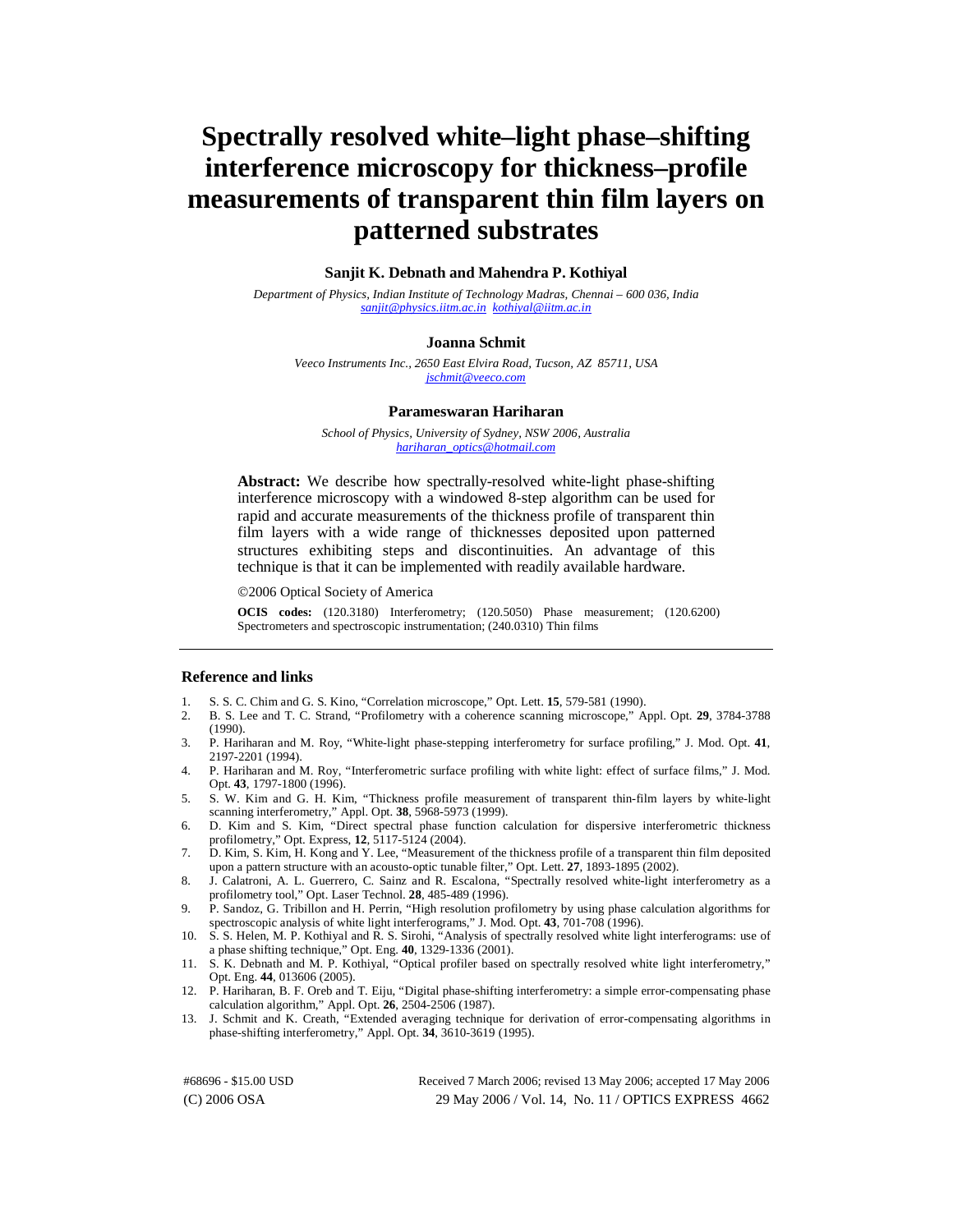- 14. J. Schmit and K. Creath, "Window function influence on phase error in phase-shifting algorithms," Appl. Opt. **35**, 5642-5649 (1996).
- 15. M. Born and E. Wolf, *Principles of Optics*, 7<sup>th</sup> Ed. (Cambridge University Press, 1999), pp. 752-758.
- 16. A. Harasaki and J. C. Wyant, "Fringe modulation skewing effect in white light vertical scanning interferometry," Appl. Opt. **39**, 2101–2106 (2000).

### **1. Introduction**

An area of increasing importance in the optoelectronics industry is the development of noncontact techniques for rapidly and accurately mapping micromachined surfaces. Laser interferometry permits very precise measurements but has the disadvantage that it only yields the fractional interference order at each point. As a result, ambiguities may arise at discontinuities or steps involving a change in height greater than half the laser wavelength.

One way to overcome the problem of ambiguities is by using white light and scanning the object in depth. The position along the depth axis corresponding to maximum fringe visibility (the coherence peak) for each pixel in the image can be located by using Fourier transforms [1, 2] or by other techniques such as achromatic phase-shifting. [3]

A problem is that, in many cases, transparent film layers are deposited on these patterned structures, making it difficult to obtain accurate 3-D surface profiles. [4] This problem can be solved and the 3-D volumetric thickness profiles of such structures obtained by measurements of the spectral phase function at an array of points using Fourier transforms. [5, 6] However, the Fourier transform method has the disadvantages of complexity and long computation time. A faster and more direct way to obtain the spectral phase function is by using spectral scanning and phase shifting. The major drawback of this technique is that it involves using a spectral scanning device, such as an acousto-optic tunable filter, to make a series of measurements of the phase difference between the beams, at an array of points, at a number of wavelengths. [7]

## **2. Spectrally–resolved phase–shifting interference microscopy**

An alternative technique that has been used with a white-light source to obtain unambiguous values of the phase difference along a line is spectrally-resolved white-light interferometry (SRWLI). [8, 9] In this technique, the interferogram is imaged on the slit of a spectroscope which is used to analyze the light from each point on the slit. The phase difference between the beams, at each point on the object along the line defined by the slit can then be obtained from the intensity distribution in the resulting channeled spectrum. Much higher accuracy can be obtained by phase shifting, using an achromatic phase-shifter operating on the Pancharatnam phase, [10] however, this technique requires specialized hardware.

In this paper we have discussed the use of the conventional piezoelectric translator (PZT) phase shifting for this application. With a conventional PZT, the phase shift is wavelength dependent. As a result only the pixel receiving the design wavelength will experience the design phase shift. However, it has been shown that good results can be obtained with a PZT phase shifter by using a five-step algorithm that is comparatively insensitive to phase-step errors.[11,12] Since we need accurate measurements of small deviations from linearity of the spectral phase function, a high degree of insensitivity to phase-step miscalibration is desirable. We have, therefore, employed an algorithm using eight phase steps with a nominal value of  $90<sup>0</sup>$  and a bell-shaped window function, [13, 14] which can be written in the form

$$
\tan \phi = \frac{-I_1 - 5I_2 + 11I_3 + 15I_4 - 15I_5 - 11I_6 + 5I_7 + I_8}{I_1 - 5I_2 - 11I_3 + 15I_4 + 15I_5 - 11I_6 - 5I_7 + I_8}
$$
\n(1)

With this algorithm, the errors in the measured phase are less than  $0.01<sup>0</sup>$  for a phase-step error of  $20^0$ . In addition, this algorithm exhibits a high degree of insensitivity to detector nonlinearities and other sources of error.

The values of the phase  $\phi$  (modulo  $2\pi$ ), obtained as a function of the wave numbero, are easily unwrapped, because we know that  $\phi$  is a continuous function of  $\sigma$ . Errors due to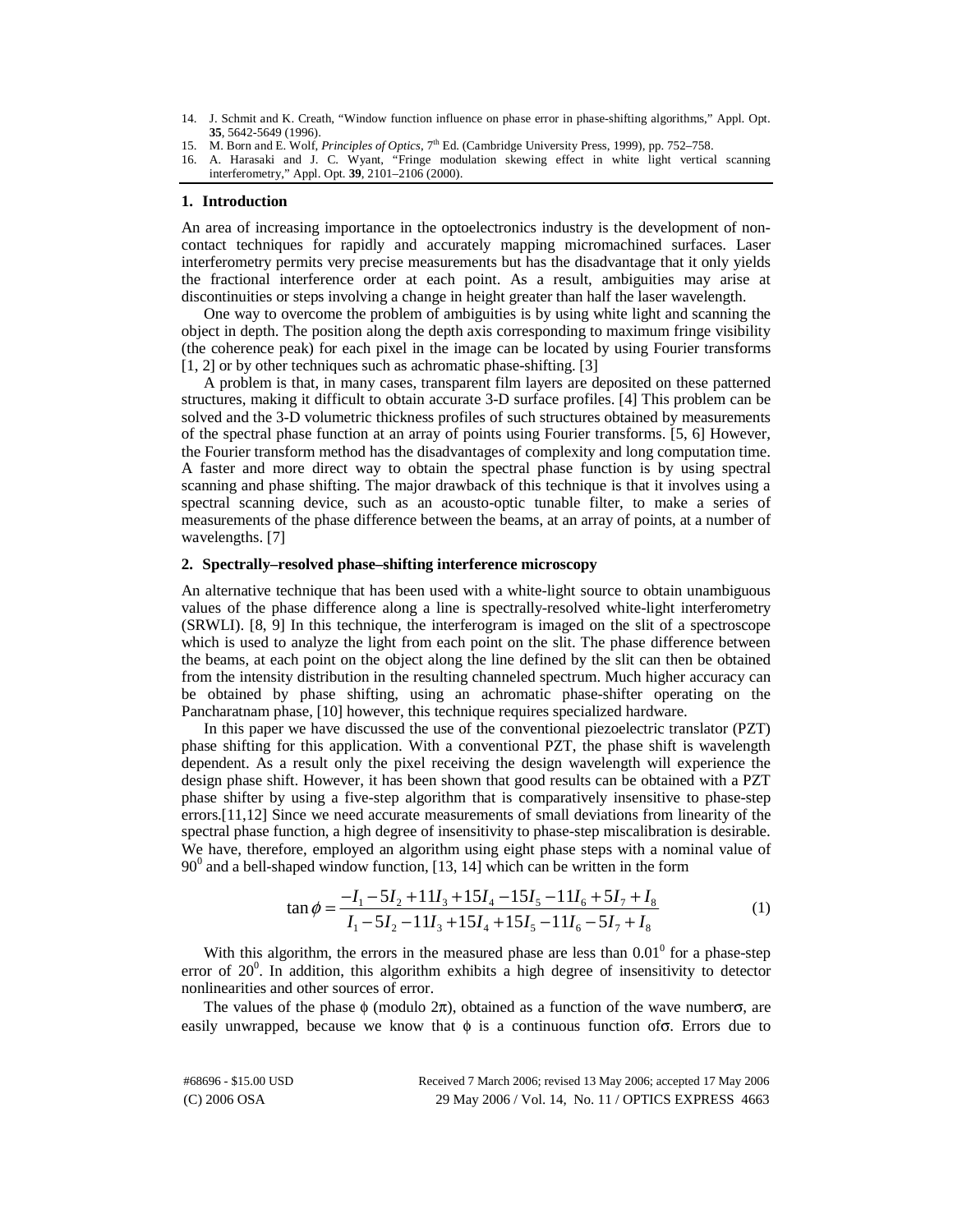variations in the sensitivity of different pixels are avoided, since the intensity values used for calculating the phase at each wavelength are obtained from the same pixel. A resolution of 1 nm in height is possible.



Fig. 1. Schematic of the spectrally–resolved phase–shifting interference profilometer.

With this technique, the values of the phase difference obtained at a series of pixels along the direction of dispersion (corresponding to a number of different wavelengths) yield a direct measurement of the spectral phase function at the sampled point. A single set of measurements can, therefore, be used to generate a thickness profile along the line defined by the slit. Such a profile along a line is adequate for many applications.

## **3. Experimental arrangement**

The experimental setup used for spectrally resolved white light phase shifting interferometry is shown in Fig. 1. The test surface is observed through a Mirau-type interferometric microscope objective  $(20x)$ . The light source is a tungsten-halogen lamp with a broad continuous spectrum. The white-light interferogram of the surface, formed at the exit plane of the microscope, is imaged on the entrance slit (ES) of a direct vision spectroscope. The entrance slit selects a line on the test surface for profiling. The output of the spectroscope (wavelength range 458 nm to 783 nm) is received on a CCD camera, which is aligned with the columns of pixels parallel to the entrance slit (ES). Because the dispersion of the spectroscope is perpendicular to the slit, the rows correspond to the wave-number axis. The camera (Pulnix 1010) gives a 10-bit digital output. The interferograms are transferred to a PC through an image acquisition board (NI PCI 1422). Phase shifting is accomplished by fitting the objective mount with a PZT. The control voltage applied to the PZT for phase shifting is produced by a digital-to-analog card (NI DAQ). A cadmium spectral lamp is used for wavelength calibration of the CCD camera pixels. [11]

The intensity at a point  $(x, \sigma)$  in the dispersed fringe pattern captured by the CCD array detector can be written as [6]

$$
I(x, \sigma) = I_0(x, \sigma)[1 + V(x, \sigma) \cos(\phi(x, \sigma)] \tag{2}
$$

where  $I_0$  is the average intensity in the interference pattern, V is the visibility function, x is the distance from one end of the slit and  $\sigma = 1/\lambda$  is the wave number. The phase function  $\phi(x, \lambda)$ σ), which can be evaluated directly for all values of x and σ by phase-shifting, as described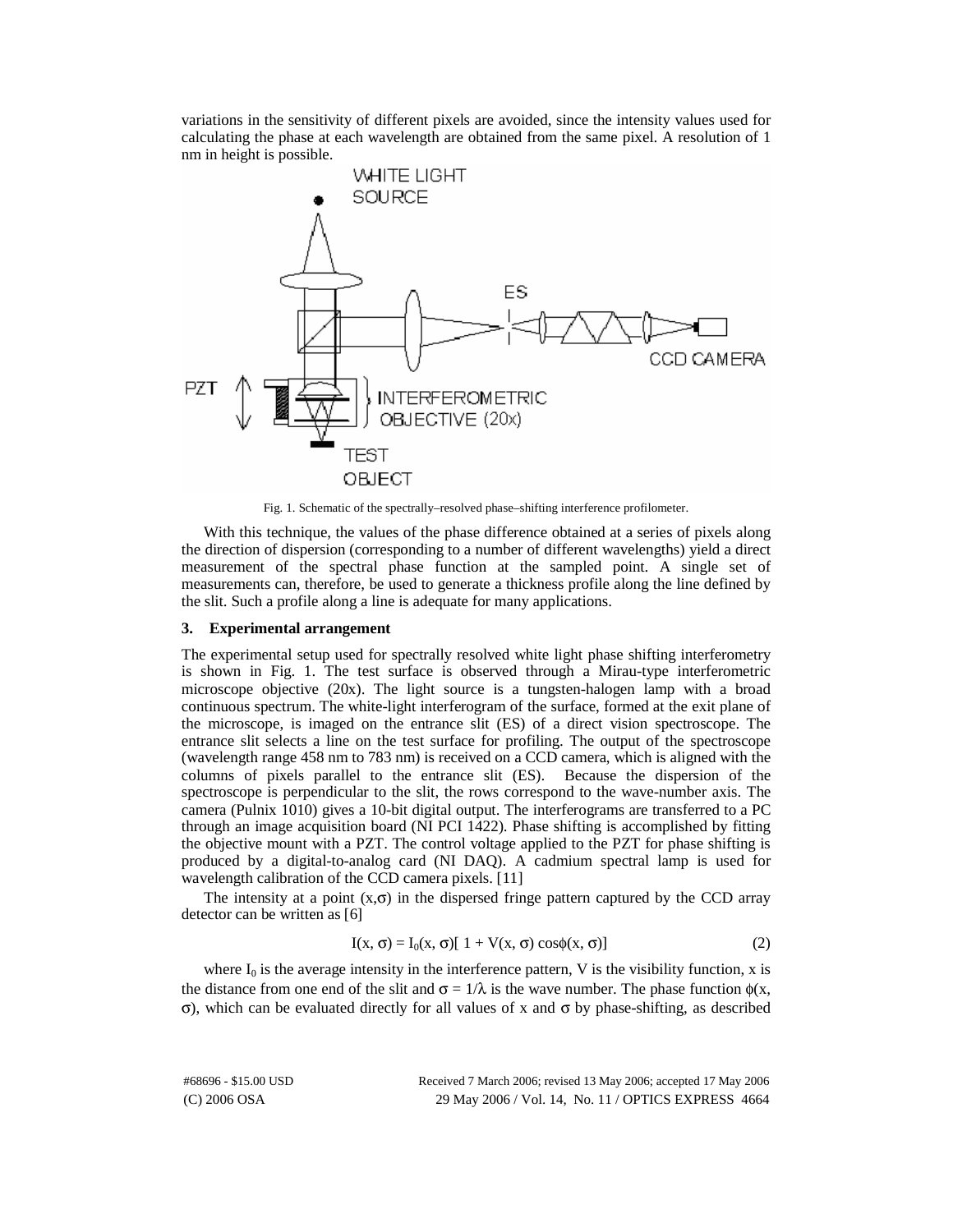earlier, then contains, for each value of x, the corresponding value of the spectral phase function  $\phi(\sigma)$ .



Fig. 2. Cross section of a patterned surface with a transparent film deposited on it.

If, as shown in Fig. 2, we have a transparent thin film deposited on a patterned structure, the phase function  $\phi(x,\sigma)$  can be written in the form

$$
\phi(x,\sigma) = 4\pi\sigma z(x) + \psi(\sigma, x, d, n_2),\tag{3}
$$

where z represents the distance from the reference plane to the top surface of the transparent film, d and  $n_2$  represent, respectively, the thickness and refractive index of the transparent film, and  $\psi(\sigma, x, d, n_2)$  represents a phase term due to the film that can be modeled using the theory of thin films. [15] The first term on the right-hand side of Eq. (3), which is the phase term due to the air gap, is a linear function of  $\sigma$ . A simulation of the phase  $\psi(\sigma)$  of a typical SiO<sub>2</sub> film (1.5 μm thick) on a silicon substrate is shown in Fig. 3. It is apparent that there is a significant linear part  $(\phi_1)$  of the phase, which is proportional to the film thickness  $(\phi_1)$  $\approx$  4 $\pi$ n<sub>2</sub> $\sigma$ d). The nonlinear part ( $\phi_{nl}$ ) is the contribution of multiple reflections. Hence, Eq. (3) may be written as



Fig. 3. Simulated phase  $\psi$  for a 1.5  $\mu$ m SiO<sub>2</sub> film on Si.

Equation (4) suggests that the slope of a linear fit to the  $φ(x,σ)$  vs.  $σ$  data will give a good estimate of the quantity  $4\pi$  (z + n<sub>2</sub>d). The thickness profile can then be obtained by a leastsquares fit to the actual phase data. This is done by finding, for each value of x, the values of z and d which minimize the error function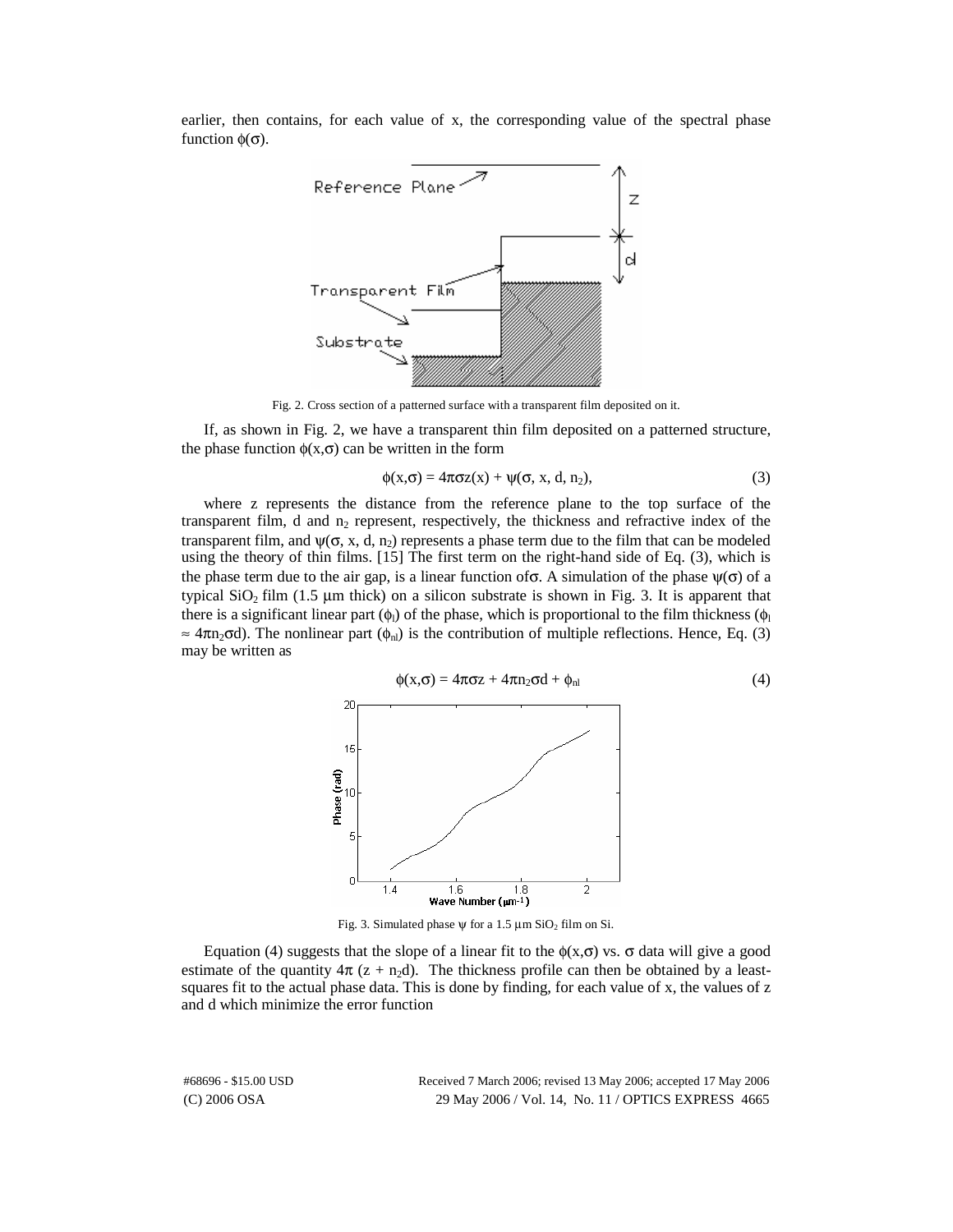

Fig. 4. Phase  $\phi(x, \sigma)$  vs. wave number  $\sigma$  at a point on the surface for four Si samples with SiO<sub>2</sub> films of different thicknesses.

$$
\eta(z,d) = \sum \left[ \phi_{\text{mod }el}(\sigma, z, d) - \phi_{\text{measured}}(\sigma) \right]^2 \tag{5}
$$

## **4. Measurements and results**

Experiments were carried out with three plane silicon wafer samples with  $SiO<sub>2</sub>$  films of different thicknesses (samples A, B, C), as well as with a patterned silicon wafer with a  $SiO<sub>2</sub>$ film (sample D). Eight phase shifted interferograms were recorded of the dispersed fringe pattern, corresponding to phase steps of  $90^\circ$  produced by the PZT phase shifter at a wavelength of 610 nm. The phase at a series of points along the wave-number axis was calculated using Eq. (1). These values of the phase were unwrapped and the surface height and the thickness of the layer at each point, as given by Eq. (3), were then modeled so as to minimize the error function  $\eta$  given by Eq. (5). For simplicity, we assumed the values of the refractive index of SiO<sub>2</sub> (n<sub>2</sub>=1.46) and the refractive index of Si (n<sub>1</sub>=3.85 – 0.02i) to be independent of the wavelength. Where necessary, a better fit and higher accuracy can be obtained if the spectral variation of the refractive indexes is taken into account.

Initially we used a linear fit to the experimental data; the slope of this phase  $\phi(x,\sigma)$  vs wave number line gives us an approximate value of  $(z + n_2d)$  since, as mentioned above,

$$
(z + n2d) = slope/(4\pi)
$$
 (6)

We then used the Levenberg–Marquardt nonlinear least-squares fitting algorithm (Matlab) for thickness modeling. This algorithm requires an initial guess for d, which also gives us, from Eq. (6), an initial guess for z. With these values of d, z and the refractive index as inputs, we obtain, as the output, independently adjusted values of d and z which yield the best fit to the experimental values of the phase. Figure 4 shows the experimentally determined, and the best fitted, phase  $\phi(x,\sigma)$  vs. wave number  $\sigma$  curves for four samples with films of different thicknesses.